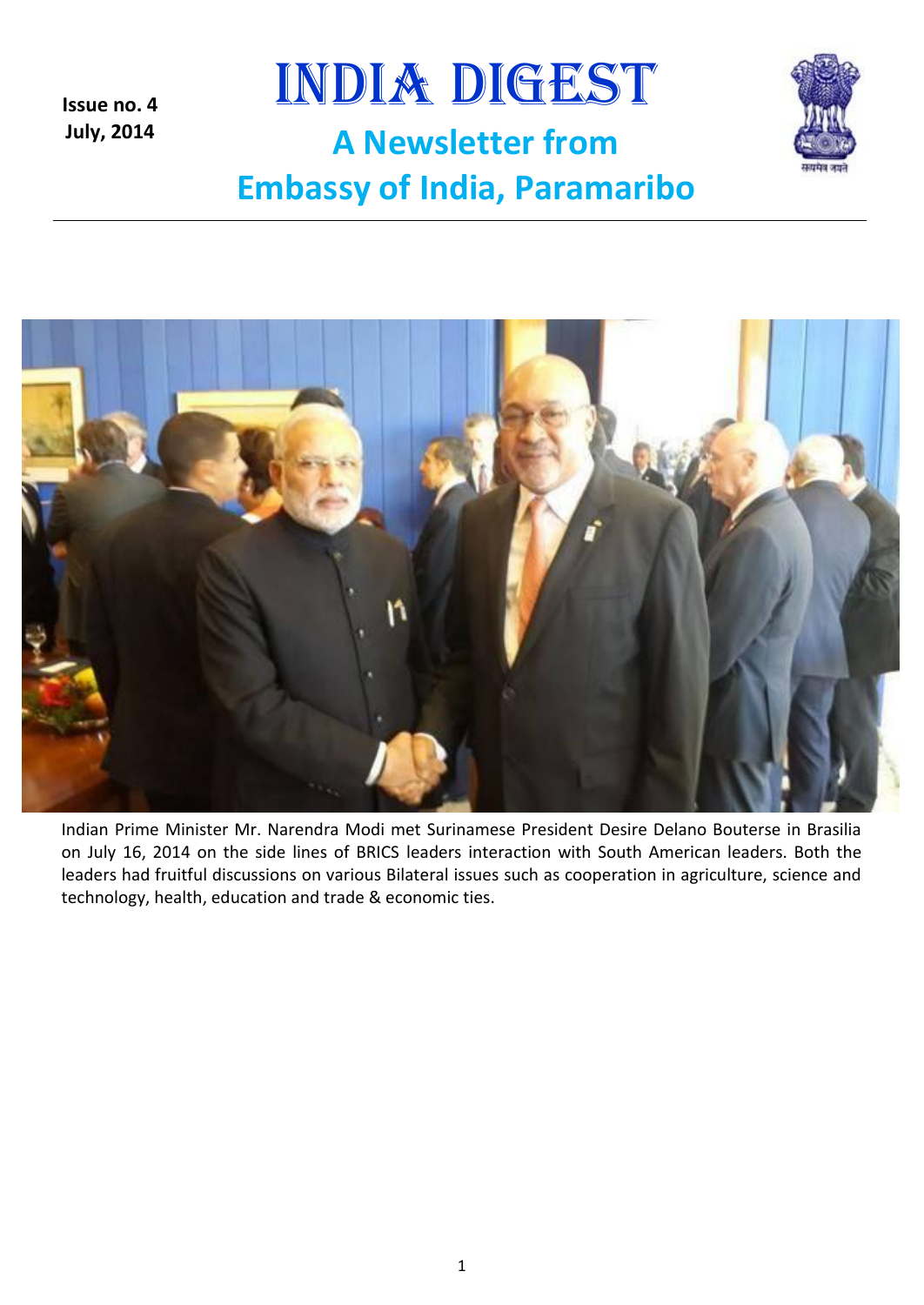### Economic survey estimates FY15 GDP growth at 5.4-5.9%

The government in the economic survey estimated the FY15 GDP growth at 5.4-5.9%, adding that it is likely to be on the lower side of the projection.

On inflation, the survey said that while it has eased it is still above the comfort level. Saying that inflation limits the scope for RBI to cut rates, the survey added that a formal monetary policy framework was needed for targeting inflation.

WPI inflation is likely to moderate by 2014-end, it added. Calling for fiscal consolidation to bring down inflation, the survey said India needed a new Fiscal Responsibility and Budget Management (FRBM) Act with 'teeth'. The report added that raising the tax-GDP ratio and subsidy reforms are



key to fiscal consolidation, stressing that there was a need to move to market prices with respect to fuel products.

"Economic survey shows the gravity of the current situation", Finance Minister Arun Jaitley said, adding that fiscal deficit needs to move down in two years. FY15 current account deficit may be limited to about \$45 bn or 2.1% of GDP, according to the survey. The survey also called for a tax regime that is simple, predictable and stable consisting of a single-rate goods and services tax (GST), fewer exemptions in direct taxes, and a transformation of tax administration.

Social sector schemes such as MNREGA, NRHM, SSA, among others came up for special mention, with the survey saying that these schemes need a complete revamp. "It is felt that the outlays for the different schemes have not often translated fully into outcomes owing to the poor delivery mechanism. Leveraging modern technology for efficient delivery of programmes, removing the multiple layers of governance, simplifying procedures, and greater participatory role by the beneficiaries can help in creating a better delivery mechanism.", the survey points out.

The survey also said India will require a whopping \$1 trillion investment in infrastructure over the next five years. *Source: Business Standard*

#### Tech, commerce to power Indian Railways in future

Bullet trains are set to become a reality in India with the first service between Mumbai and

Ahmedabad as Prime Minister Narendra Modi's government sought to make Indian Railways - one of the world's largest - run like a "commercial enterprise but serve like a welfare organization".

In the railway budget presented to the Parliament on July 8, Railway Minister D.V. Sadananda Gowda unveiled many new measures to make Indian Railways, which runs about 20,000 trains and ferries 23 million passengers daily, a modern, efficient and commercially viable utility. He presented proposals, subject to parliamentary approval, for introduction of 58 new trains, paperless office in five years, digital reservation charts, wi-fi in select



stations and trains, wake-up call for passengers, separate freight terminals, office-on-wheels for business travellers, more money for cleanliness and safety, food courts at stations, expansion of rail tourism and better connectivity in hilly areas and northeastern states.

He also promised a diamond quadrilateral project of high-speed rail connectivity between the four metros. He said some identified stations will be developed like modern airports. Having already hiked passenger fares by 14.2 percent and the freight carriage charges by 6.5 percent, which is expected to fetch additional resources of Rs.8,000 crore, Gowda focused on ways to earn revenues from other sources, such as allowing foreign equity in areas excluding operations, as also public-private partnerships.

Details, he said, would be worked out. He said Rs.500,000 crore (\$83 billion) will be required over the next 10 years to fund the modernisation plans of the network, as against the actual spend of Rs.18,400 crore in the past 10 years, but noted that freight and passenger fare hikes alone could not fetch such large requirements.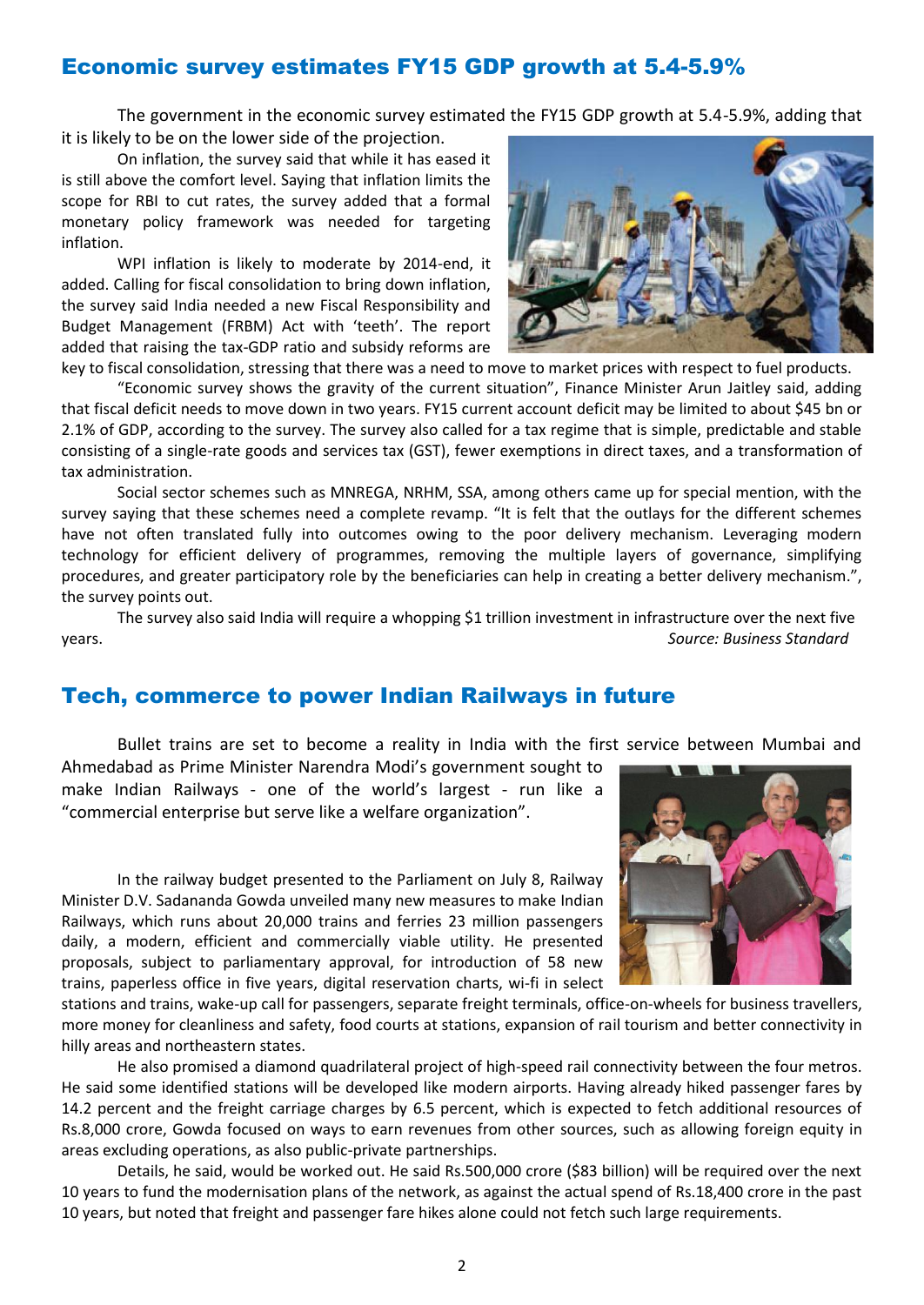But Gowda also made it clear that commercial viability cannot be sidestepped. "An organization of this magnitude vested with varied responsibilities, is expected to earn like a commercial enterprise but serve like a welfare organization. These two objectives are like the two rails of the railway track, which travel together but never meet," he said in his hour-long speech.

Prime Minister Modi was quick to react. "The railway budget keeps in mind the development of India. We can see the great use of technology also," he tweeted, adding: "This budget strengthens institutional mechanism. It focuses on transparency and integrity."

Ranked among the world's top five, the Indian railroad network ferries 23 million people and 2.65 million tonnes of goods daily, or 1.1 billion tonnes annually, from 7,172 stations on 12,617 passenger and 7,421 freight trains over more than 64,000 route km. With a network stretching from Baramulla in Jammu and Kashmir in the foothills of the Himalayas to the southern tip of Kanyakumari in Tamil Nadu, the Indian Railways is also among the largest employers with an estimated 1.4 million people on its rolls.

Shifting to finances, Gowda pegged the total receipts at Rs.164,374 crore and the total expenditure at Rs.1,49,176 crore while expecting a 4.9 percent growth in freight and a small growth in passenger traffic this fiscal. He projected an operating ratio, or the amount spent to earn one rupee, at 92.5 paise -- one paisa more than in 2013-14.

"The Indian Railways will improve system capabilities in e-ticketing to support 7,200 tickets per minute as against 2,000 tickets and allow 120,000 simultaneous users at any point," the minister said, adding that coin-operated vending machines will also be launched.

As regards the high-speed projects, the minister said Indi an Railways would require more than Rs.900,000 crore crore (\$150 billion) to complete the golden quadrilateral network and about Rs.60,000 crore (\$100 billion) for introducing one bullet train alone.

"It is the wish and dream of every Indian that India runs a bullet train as early as possible. Madam Speaker, Indian Railways is on its way to fulfil that long cherished dream. We propose bullet trains by starting off with an already identified Mumbai-Ahmedabad sector, where a number of studies have been done," Gowda said.

Modi, in his election speeches, had talked about introducing bullet trains, after seeing them run in Japan and China, if he came to power. Gowda also listed four new ways to mobilise resources -- allowing foreign equity, more public-private partnerships, commercial funds augmentation by state-run railway firms and extending tax holidays for long gestation projects

*Source: Indo-Asian News Service*

#### Rail budget focusses on transparency, safety: Modi

Calling the railways an engine of development, Prime Minister Narendra Modi said the railway budget unveiled had its focus on transparency and passenger safety.

The Rs.149,176 crore budget presented in the Lok Sabha focussed on "transparency and integrity" as well as the safety needs of commuters, Modi said in remarks later.

The budget "keeps in mind the development of India. We can see the great use of technology also", he said.

"This budget shows where we want to take the railways and at the same time where we want to take India through the railways," the prime minister said.



The budget introduces the country's first bullet train, to ply between Mumbai and Ahmedabad, and increase the speed of passenger trains up to 200 km an hour on select routes.

The budget "strengthens institutionalized mechanism" in the Indian Railway network, which carries 23 million passengers every day.

Modi said the railways play "a very important role" in the country's development.

He said the country should have paid more attention to railways after independence in 1947. "Better late than never."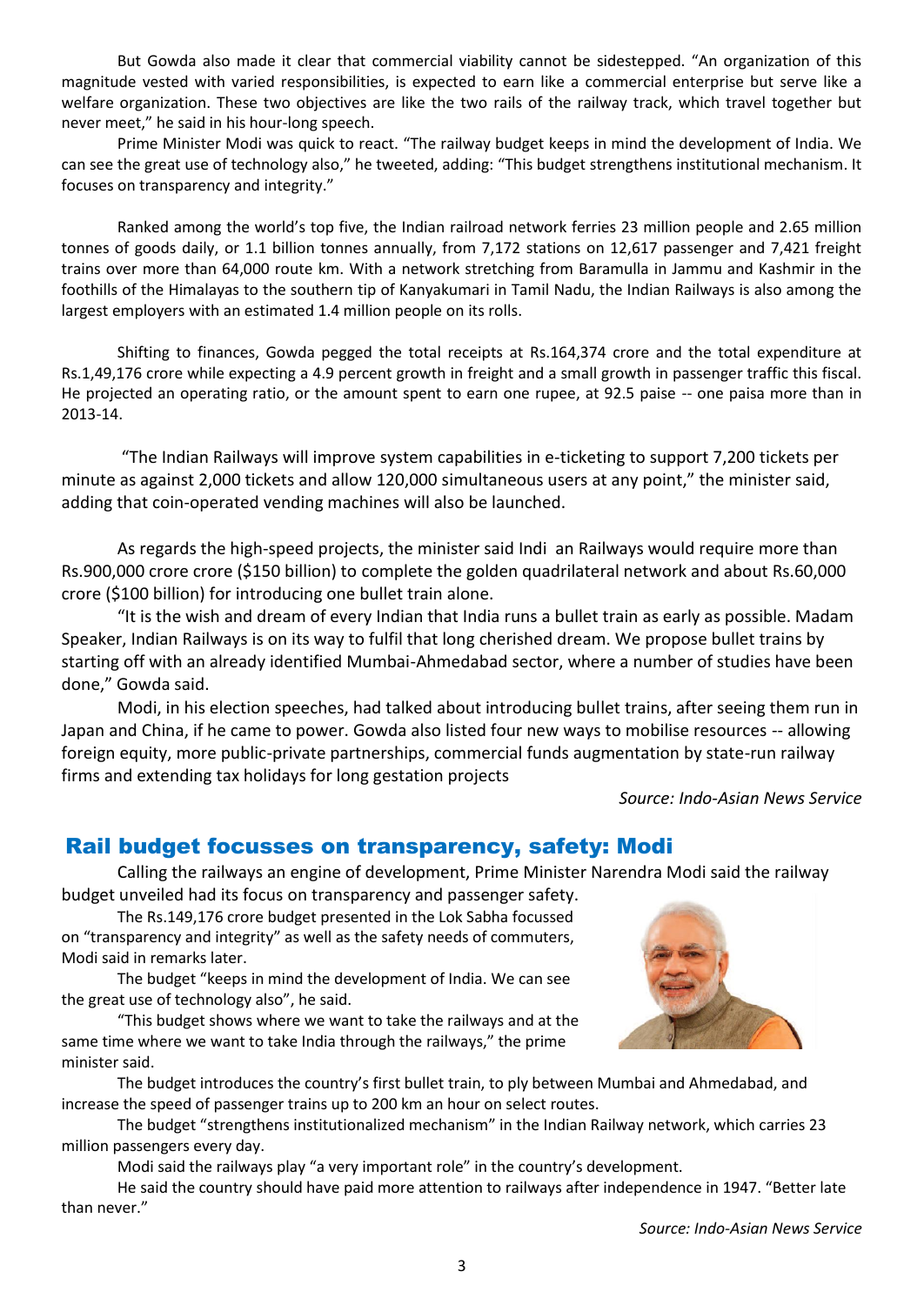### Jaitley's budget gives tax relief, promises higher growth

Proposing to hike the tax exemption limit by Rs.50,000 for all individuals, Finance Minister Arun

Jaitley presented the national budget for this fiscal with concerns over economic slowdown while promising bold corrective measures to unburden the poor from rising prices, revive investor confidence and cut excessive expenditure.

"People of India have voted decisively for change," Jaitley said in what was the maiden budget for himself and Prime Minister Narendra Modi's government. "Steps I unveil in the budget aim at 7-8 percent growth over the next three-four



years, lower inflation, less fiscal deficit and a manageable current account deficit."

The finance minister said he proposed the tax exemption limit for individuals below 60 years at Rs.250,000, subject to parliament's approval, and Rs.300,000 for senior citizens. Deductions allowed under various heads such as investments in insurance, pension and house rent are also proposed to be raised by Rs.50,000 to Rs.150,000.

The minister said given the state of the economy today, high inflation, low growth and moderate rise in tax collections, the fiscal deficit target of 4.1 percent of India's gross domestic product set by his predecessor P. Chidambaram was a "daunting" task.

"But I have decided to accept this target as a challenge," he said, adding he will seek to further bring down the fiscal deficit to 3.6 percent for the next fiscal and to 3 percent in the year after.

He said the country cannot be made to suffer due to indecisiveness and populism and there was an urgent need to revive growth in manufacturing and infrastructure. "We will also examine proposals for more autonomy to banks." The finance minister said the possibility of a poor monsoon and the Iraq crisis were key challenges with a bearing on both government finances and inflation. But he said the situation will be monitored closely to initiate immediate corrective steps. "Financial stability is the foundation of our recovery."

Jaitley also promised early introduction of the pan-India goods and services tax, while assuring the domestic and global investment community of predictability in the tax regime to restore confidence about the country's prospects.

The budget for current fiscal comes against the backdrop of the Economic Survey 2013-14, the annual report card on the state of the nation, which has termed inflation-control, job creation and pushing growth as the three main challenges, while calling for a fresh dose of reforms.

Among the various measures, Jaitley announced a national multi-scale programme called Skill India for providing training to youth and their employment, a national irrigation scheme and a smart city with an investment of over \$1 billion as part of the larger plan for 100 such projects. He also announced many other schemes, such as one to help farmers realise right prices for their produce, at least four more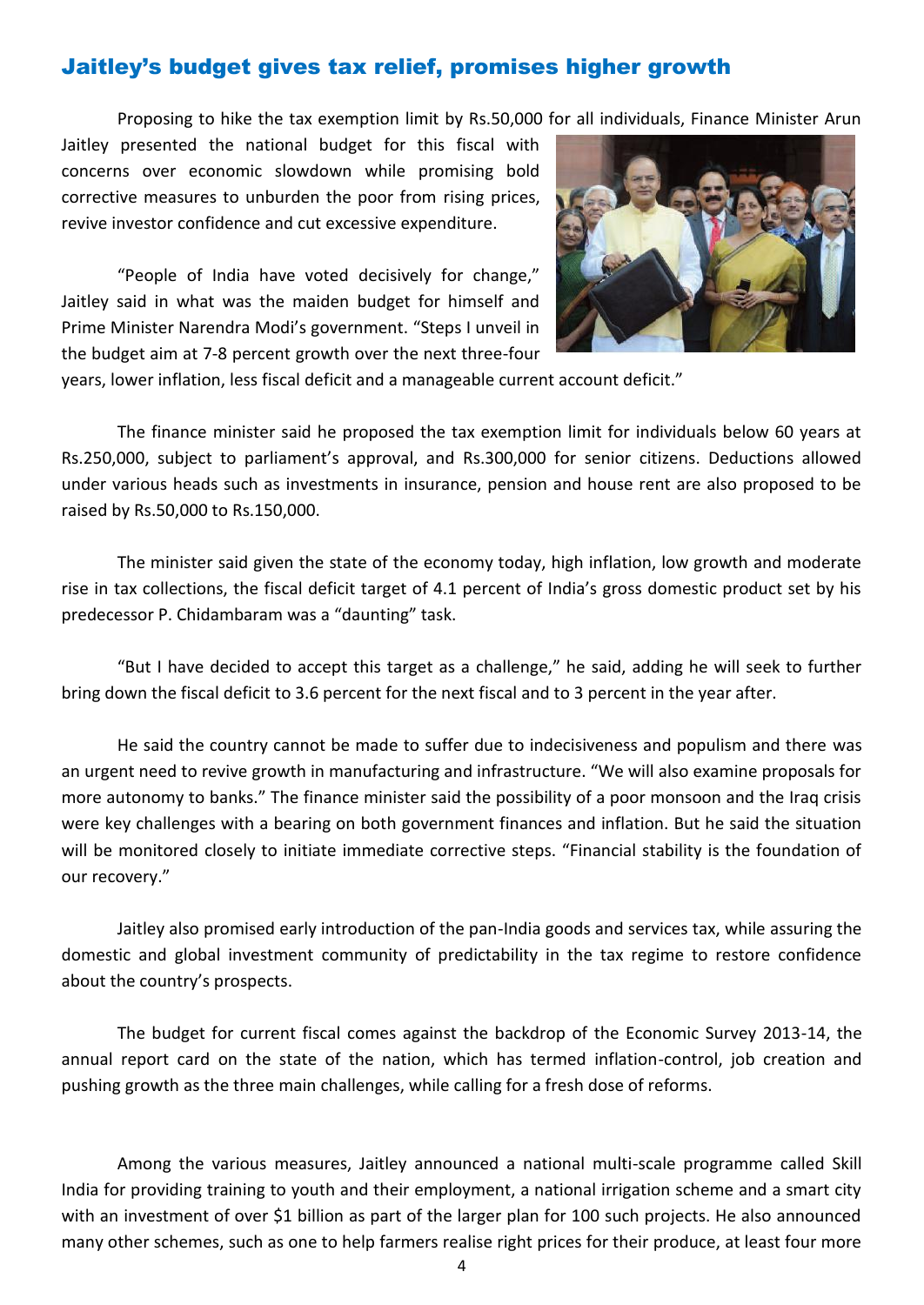institutions modelled on the All India Institute of Medical Sciences (AIIMS), more money for people's welfare, many new airports on public-private partnership mode, a target of total sanitation in five years, greater autonomy for banks and higher investments by state-run enterprises.

*Source: Indo-Asian News Service*

### India's inflation eases to four-month low

India's headline inflation eased to a four-month low of 5.43 percent in June against 6.01 percent in May, due to slow growth in the prices of fuel and food cost, government data showed on July 14. The country's key inflation based on the Wholesale Price Index (WPI) was recorded at 5.16 percent in June 2013.



 *Source: Indo-Asian news Service*

## India Inc lauds Budget 2014-15

India's industry commended the first budget of the Narendra Modi government as pragmatic which would lead to a quick turnaround in growth. "Through this budget the Finance Minister has set the ground for repair of the economy. There has been a mix of both short term and long term measures geared towards boosting confidence of all key constituents", the Federation of Indian Chambers of Commerce and Industry (FICCI) president Sidharth Birla said in a statement.



FICCI strongly welcomed what it described as the government's "change in disposition" in favour of ending "tax adventurism". Finance Minister Arun Jaitley said in his maiden budget speech that the government will not change any of the tax provisions retrospectively and create fresh liability. The government has lowered the eligibility limit for investments to get the benefit of investment allowance from Rs.100 crore to Rs.25 crore. "This will give encouragement to the SME sector that is a key contributor to employment generation", FICCI said. The Confederation of Indian Industry (CII) voiced happiness at the budget proposals to encourage manufacturing through various measures such as opening defence, insurance, and e-commerce sectors to FDI, correct inverted duty structures and set up industrial clusters and promote entrepreneurship.

"The new government has activated a number of directional changes that would stabilize the economy, boost investments, and encourage savings with a view to reviving GDP growth to 7-8 percent in the near term", CII said in a statement. Energy players welcomed the budget's strong focus on the critical power sector. "Power reforms, including Rs.200 crore fund allocation, in addition to extension of the 10-year tax holiday and encouragement to banks for giving long-term loans to infrastructure is bound to give a boost to the ailing sector", said Ratul Puri, chairman, Hindustan Powerprojects.

"Overall, enhanced focus on gas sector is key positive of gas transportation players (like GAIL, GSPL etc) and city gas distribution (CGD) entities", said K Ravichandran, co-head corporate sector ratings, ICRA. The government will set up 15,000 km of additional gas transport infrastructure and further exploit coal bed methane gas reserves, the Finance Minister said in his budget speech. Independent analysts found the absence of a clear policy stand on how the government proposes to go about achieving the country's energy security.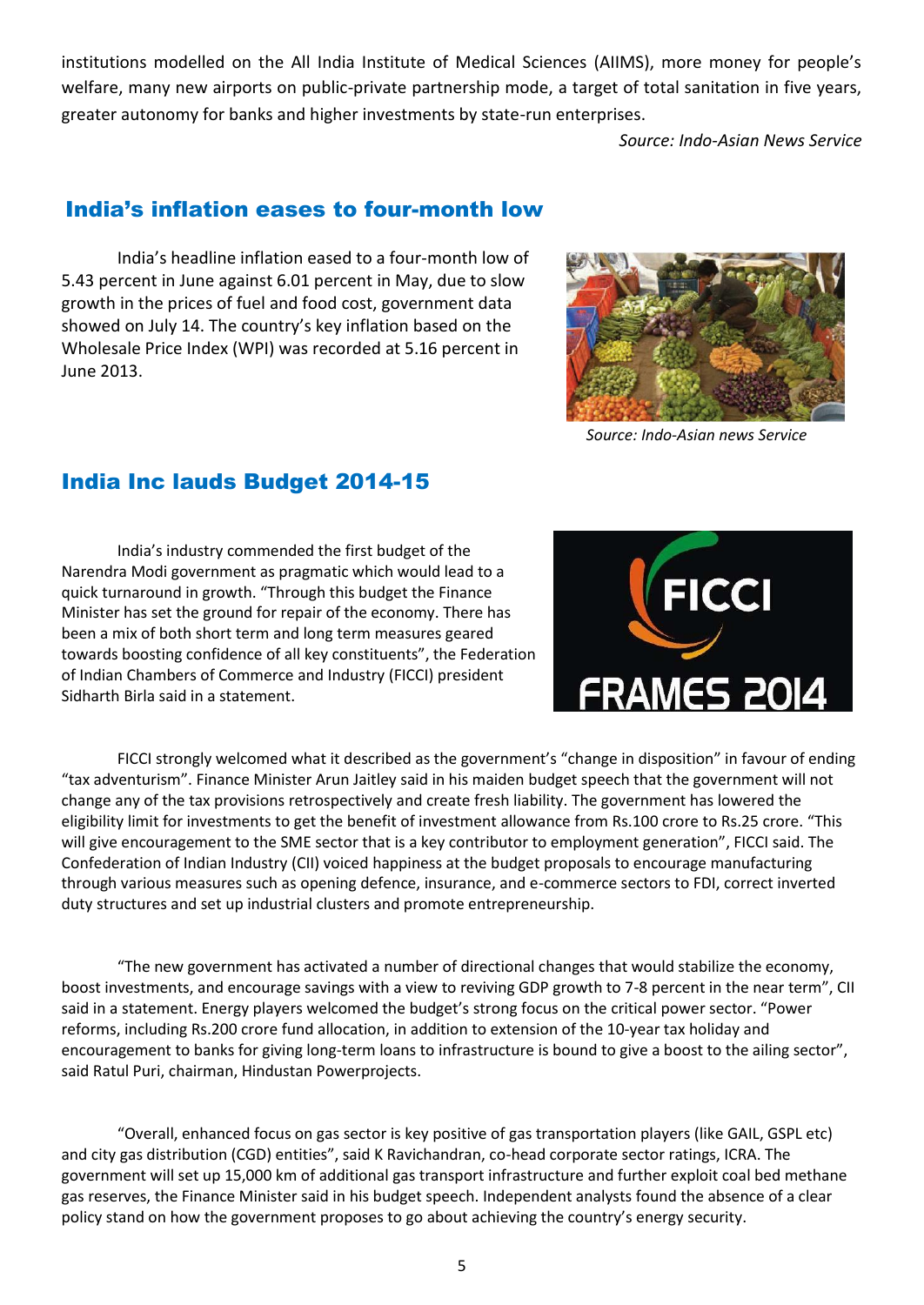Rajrishi Singhal, senior geo-economics fellow at think tank Gateway House, said the 2014-15 budget showed the government's lack of clarity in its foreign direct investment (FDI) policy. "It seems to be a continuation of the previous government's approach and, as such, is unlikely to inspire investor interest in the overseas markets," he said. Singhal said the budget should be viewed more as "a vision document" - one that tries to elucidate a road map for the next five years but leaves out specific measures on how to accomplish them.

*Source: Indo-Asian News Service*

## Plan to hike FDI in insurance with cap on voting rights

The government plans to increase the foreign direct investment in the insurance sector to 49 per cent with a rider that the voting rights of the overseas partner will remain capped at 26 per cent.

The Insurance Laws (Amendment) Bill, 2008, proposes an increase in foreign holding in insurance joint ventures to 49 per cent from the existing 26 per cent with corresponding voting rights.

The Finance Ministry now proposes an amendment to the Bill, pending since 2008, by capping the voting rights of the foreign partner to 26 per cent even as FDI is raised to 49 per cent, according to sources.

*Source: The Hindu*

## Fast-tracking disinvestment: Govt may hold road shows for SAIL this month

To woo foreign investors to participate in the disinvestment of Steel Authority of India Ltd (SAIL), in which the government is set to offload five per cent equity, road shows abroad are likely to begin this month. According to officials in the know, the stake sale is sure to be showcased in Singapore and Hong Kong, while other places are being identified.

### Overseas direct investments soar to \$5.03 billion in June: RBI

Overseas direct investments by Indian corporates rose to \$5.03 billion in June from \$1.58 billion in the previous month, according to data released by the Reserve Bank of India on July 9. The investments include equity, loans and bank guarantee issued. Total overseas direct investments from India in June included \$131.4 million in equity financing, \$322.9 million in loans and \$4.58 billion in guarantees, the RBI said. *Source: Reuters* 

## Narendra Modi's power pledge set to lift coal imports to record high

India's thermal coal imports may touch a record this year as a faltering monsoon hampers hydro-power generation and pushes steam-driven power plants to replenish stockpiles.

"Overseas purchases are estimated to increase to about 145 million metric tonnes this year from 135 million tonnes the







 *Source: Business Standard*

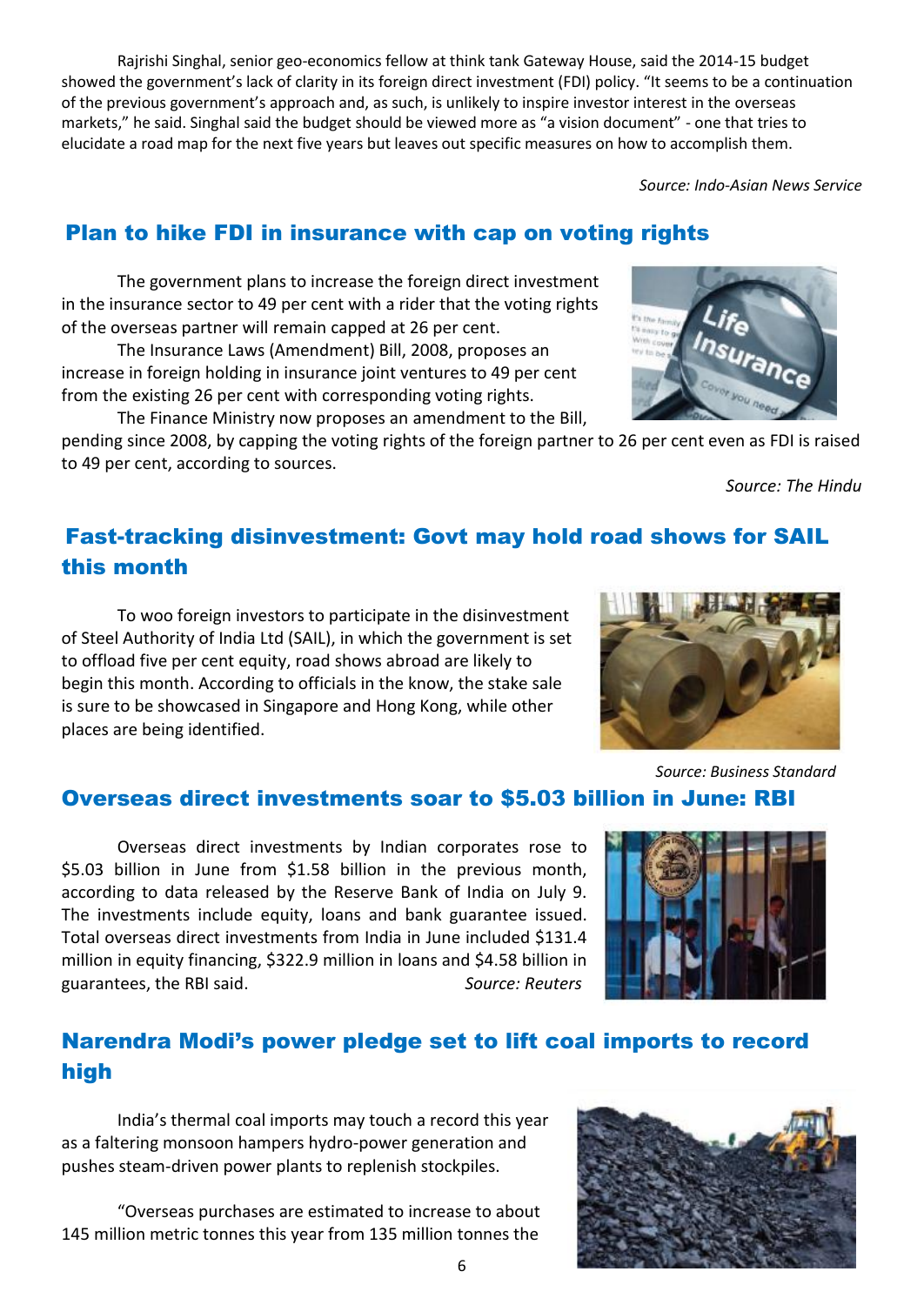previous year as prices hover around a fiveyear low," said Andrew Cosgrove, a Princeton-based analyst at Bloomberg Industries. Mjunction Services Ltd, a commodity trader that tracks coal shipments, estimates imports at 152 million tonnes.

*Source: Mint* 

*Source: Mint*

# India to create dynamic business model for strategic crude oil reserves

India is planning a major push to fill its strategic crude oil reserves based on a dynamic business model and possible foreign investments, petroleum minister Dharmendra Pradhan said. A business model is being evaluated to meet the fund requirement, given current high crude oil prices. State-owned Indian Strategic Petroleum Reserves Ltd (ISPRL), which is building three str ategic

storage facilities at Visakhapatnam, Mangalore and Padur to beef up oil reserves, has already conducted road shows.

### India to see \$15-bn investment in cold chain

India's investment in cold chain is forecast to be \$15 billion over the next five years. In order to ensure this investment is sustainable and cost-effective in the long as well as short-term, the country must focus on powering these using renewable energy sources, according to a study titled 'A tank of cold: Cleantech leapfrog to a more food secure world' by the Institution of Mechanical Engineers, UK.

Renewable sources are available in abundance in India and the key

to unlocking sustainable cold chains is to develop technology that can either us these directly, such as cooling through solar-driven absorption, or to power existing or new technologies through electricity generation. *Source: Business Standard*

## IIP growth in May highest in 19 months

Industrial output in May grew by 4.7 per cent, the highest monthly rise since October 2012, giving further momentum to a 3.4 per cent rise in April and raising hope of a recovery. The growth in October 2012 was 8.4 per cent, while industrial production had contracted 2.5 per cent in May last year. The fact that 4.7 per cent growth is the next highest since the Index of Industrial Production (IIP) clocked 8.4 per cent growth itself shows the tepid performance in between. Cumulative growth during April-May, the first two months of this financial year, was four per cent, against a fall in output by 0.5 per cent in the first two months of 2013-14.

*Source: Business Standard*





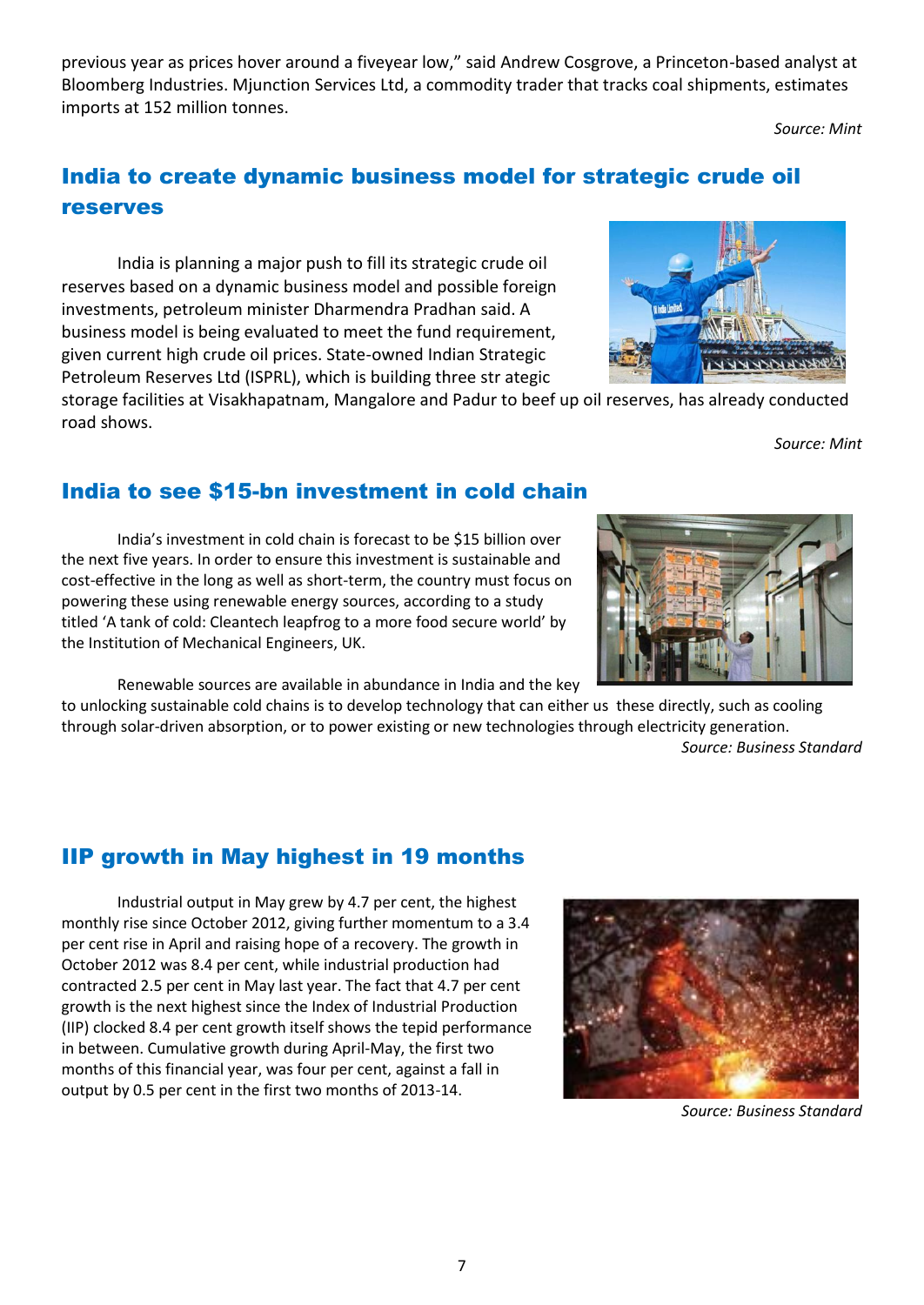### Agreement on BRICS development bank significant step: Modi

Terming the agreement towards setting up BRICS New Development Bank a significant step, Prime Minister Narendra Modi on July 15 said an open international trading regime is critical for global economic growth.

"I am happy, the initiative announced at the BRICS Summit in New Delhi in 2012, has become a reality," said Modi, who is taking part in his first international conference as prime minister, on the agreement for setting up the BRICS bank.

The agreement on the BRICS Contingent Reserve arrangement was another major achievement, he said, noting these initiatives "rooted in our own experience as developing countries" show "our capacity to set up global institutions". Referring to the summit's theme, he said it was also the guiding principle of his government "given our vast social, regional and economic diversity".

*Source: Indo-Asian News Service*

### Come together to generate prosperity, meet challenges: Modi

Prime Minister Narendra Modi on July 16 called upon South American countries to come together "to seek faster growth and newer avenues of generating prosperity, find solutions to the challenge of poverty and preserve our environment, and use our resources well". He was addressing a group of South American leaders in Brazil's capital Bras lia to foster cooperation between the two regions.

Assuring that India seeks to "work more closely with South America than ever before. At the bilateral level, as a BRICS member, in the G-77, as well as other international forums", th e prime minister said that distance is not a barrier to opportunities.

"I firmly believe, the possibilities of cooperation are limited not by distance but only by our imagination and efforts.We have much to learn from each other, in our journey towards inclusive and sustainable development. We must share with each other, our experiences, best practices and innovative solutions. India stands committed to the same." He said that there is a growing presence of Indian investors in South America. But pointed out that it is still well below potential. "From hydrocarbons to pharma, textiles to leather, engineering goods to automobiles; the range of opportunities is enormous," Modi said.

*Source: Indo-Asian News Service*

## India signs three deals with 'key global partner' Brazil

Prime Minister Narendra Modi described Brazil as India's "key global partner" as the two countries inked three deals on cooperation in environment issues, consular and mobility issues, and for augmentation of a Brazilian earth station for receiving and processing data from Indian remote sensing satellites.

The two democracies and major emerging economies, India and Brazil not only had vast potential for bilateral cooperation, but also to strengthen each other in international forums and advance the interest of the developing world at large,"





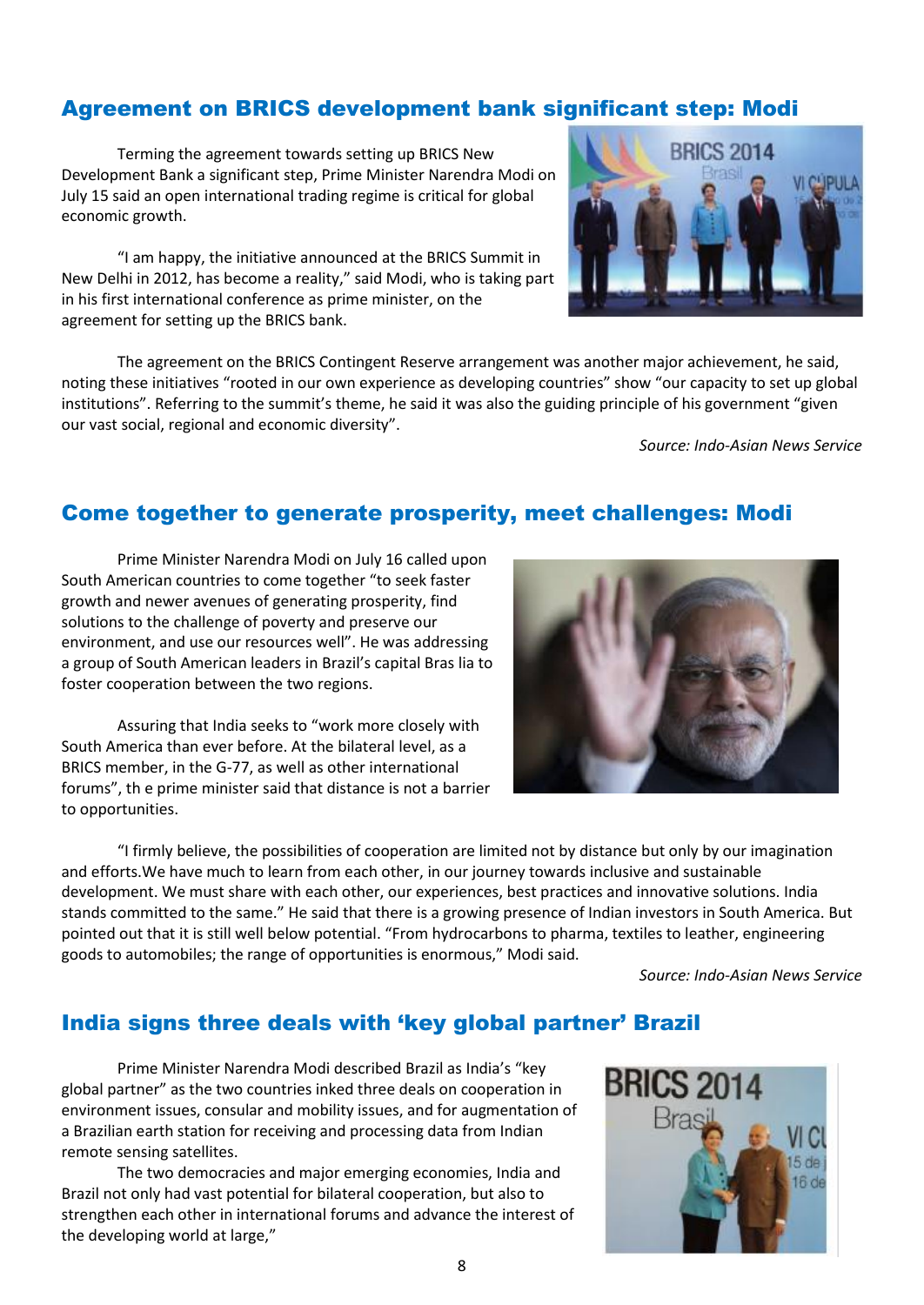The two leaders agreed to take steps to further expand and diversify trade and investment flows and deepen cooperation in agriculture and dairy science, conventional and renewable energy, space research and applications, defence, cyber security and environment conservation.

Through a memorandum of understanding (MoU) on environment issues, the two countries mutually agreed to extend cooperation on climate change, biodiversity, afforestation in arid areas, water conservation and protection of wetlands, waste management among other things.

India and Brazil also signed an agreement on the establishment of a consultation mec hanism on consular and mobility issues. They agreed to establish a bilateral mechanism for consultation on bilateral consular and mobility issues and on bilateral legal cooperation, including issues related to the movement of people between the two countries.

The two nations further agreed for cooperation in augmentation of a Brazilian earth station for receiving and processing data from Indian Remote Sensing (IRS) satellites.

*Source: Indo-Asian News Service*

## US seeks strong partnership with Modi government

Highlighting the critical role that a strong India will play in shaping the Asian landscape, the US hopes to have a "strong and collaborative partnership" with the new Modi government. "Successive administrations have made the strategic bet that a rising India is in the US interest," US point person for South Asia Nisha Desai Biswal told a Senate panel in a hearing on "Indispensable Partners: Reenergizing US-India Ties." The "unprecedented mandate" received by Prime Minister Narendra Modi and the Bharatiya Janata Party in India's "historic election", had "also created a historic opportunity to reenergise our relationship," she said.



"A strong India will play a critical role in the coming decades in shaping this Asian landscape, and our partnership with India will play an increasingly important role in that context."

*Source: Indo-Asian News Service*

### India's forex reserves up \$643 mn

India's foreign exchange reserves rose by \$643.2 million to \$317.03 billion for the week ended on July 11, Reserve Bank of India (RBI) data showed.



*Source: Indo-Asian News Service*

## Exports continue to grow at double-digit rate in June

Merchandise exports grew 10.22 per cent to \$26.4 billion in June from \$24.02 billion in the same month last year, driven by strong demand for engineering goods, readymade garments and petroleum products. This was even as the export number for June 2013 was revised upwards from \$23.78 billion, thereby increasing the base. This was a



second straight month of double-digit growth in exports, with the rate in May higher at 12.40 per cent, official data showed.